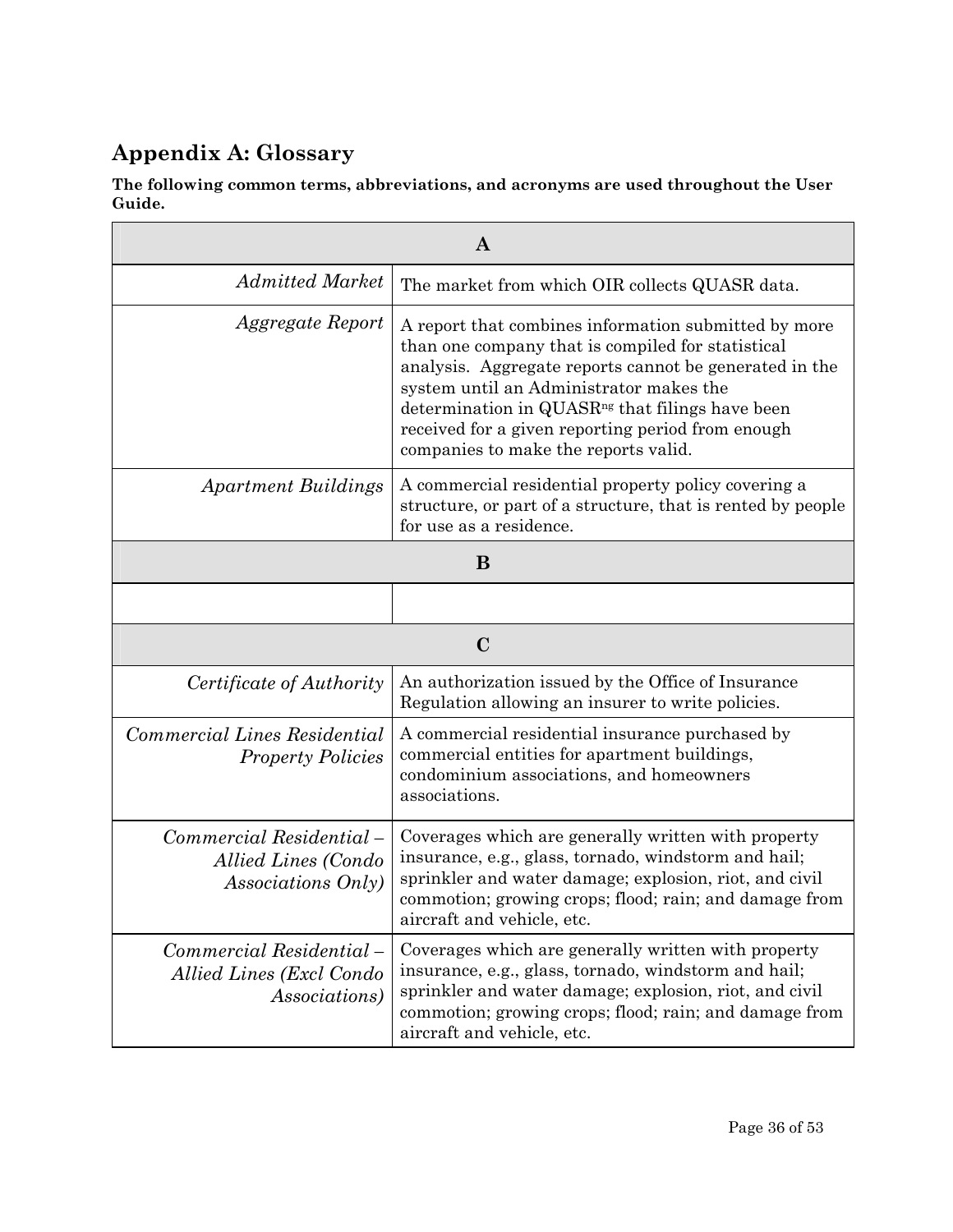| Commercial Residential-<br><b>CMP</b> (Condo Associations<br>Only)            | A contract for a commercial enterprise, which packages<br>two or more insurance coverages protecting an<br>enterprise from various property and liability, risk<br>exposures. Frequently includes fire, allied lines, various<br>other coverages (e.g., difference in conditions) and<br>liability coverage (such coverages would be included in<br>other annual statement lines, if written individually).<br>Include multi-peril policies (other than farmowners,<br>homeowners and automobile policies) that include<br>coverage fro liability other than auto. |  |
|-------------------------------------------------------------------------------|--------------------------------------------------------------------------------------------------------------------------------------------------------------------------------------------------------------------------------------------------------------------------------------------------------------------------------------------------------------------------------------------------------------------------------------------------------------------------------------------------------------------------------------------------------------------|--|
| Commercial Residential –<br>CMP (Excl Condo<br><i>Associations</i> )          | A contract for a commercial enterprise, which packages<br>two or more insurance coverages protecting an<br>enterprise from various property and liability, risk<br>exposures. Frequently includes fire, allied lines, various<br>other coverages (e.g., difference in conditions) and<br>liability coverage (such coverages would be included in<br>other annual statement lines, if written individually).<br>Include multi-peril policies (other than farmowners,<br>homeowners and automobile policies) that include<br>coverage fro liability other than auto. |  |
| Commercial Residential-<br>Dwelling/Fire (Condo<br>Associations Only)         | Coverage protecting the insured against the loss to real<br>or personal property from damage caused by the peril of<br>fire or lightning, including business interruption, loss of<br>rents, etc.                                                                                                                                                                                                                                                                                                                                                                  |  |
| Commercial Residential-<br>Dwelling/Fire (Excl Condo<br><i>Associations</i> ) | Coverage protecting the insured against the loss to real<br>or personal property from damage caused by the peril of<br>fire or lightning, including business interruption, loss of<br>rents, etc.                                                                                                                                                                                                                                                                                                                                                                  |  |
| Cancellation                                                                  | Occurs when either policyholder or insurer decides to<br>stop coverage during the policy term before the<br>expiration date of the policy                                                                                                                                                                                                                                                                                                                                                                                                                          |  |
| Citizens                                                                      | Citizens Property Insurance Corporation                                                                                                                                                                                                                                                                                                                                                                                                                                                                                                                            |  |
| Condominium                                                                   | A form of ownership of real property comprised of units<br>that may be owned by one or more persons, in which<br>there is, appurtenant to each unit, an individual share<br>in common elements.                                                                                                                                                                                                                                                                                                                                                                    |  |
| Condominium Association                                                       | A commercial residential property policy covering<br>property in which condominium unit owners have use<br>rights. Unit owner membership in the entity is<br>composed exclusively of condominium unit owners or<br>their elected or appointed representatives. Membership<br>in the entity is a required condition of unit ownership.                                                                                                                                                                                                                              |  |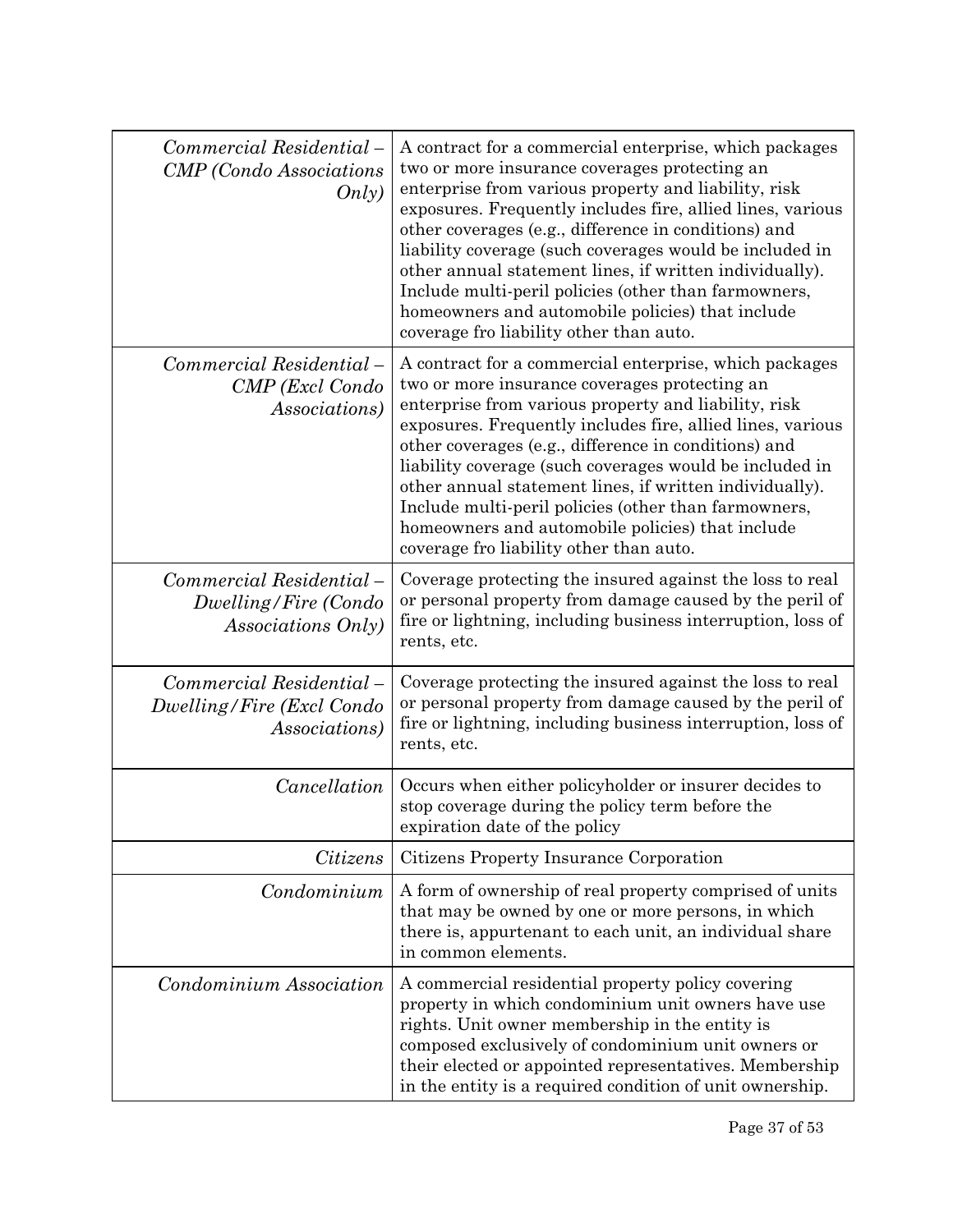| Condominium Unit Owners            | A personal residential property policy covering a<br>condominium or cooperative unit used exclusively for<br>residential purposes.                                                                                                                                                                                                                                                                                                                                                                                                                 |  |
|------------------------------------|----------------------------------------------------------------------------------------------------------------------------------------------------------------------------------------------------------------------------------------------------------------------------------------------------------------------------------------------------------------------------------------------------------------------------------------------------------------------------------------------------------------------------------------------------|--|
| Contact                            | The person identified as the primary contact regarding<br>a QSR submission.                                                                                                                                                                                                                                                                                                                                                                                                                                                                        |  |
| <b>COREN</b>                       | Also, CORE; Companies and Related Entities; A central<br>internal database where company and related entity<br>information is stored.                                                                                                                                                                                                                                                                                                                                                                                                              |  |
|                                    | D                                                                                                                                                                                                                                                                                                                                                                                                                                                                                                                                                  |  |
| Data Submission                    | A report that includes statistical data for the reporting<br>period; a data report or a data submission.                                                                                                                                                                                                                                                                                                                                                                                                                                           |  |
| <b>DFS</b>                         | Department of Financial Services                                                                                                                                                                                                                                                                                                                                                                                                                                                                                                                   |  |
| Dwelling, Fire and Allied<br>Lines | A personal residential property policy covering the<br>dwelling and personal property of individuals and<br>families against fire and other peril. All dwelling, fire<br>and allied coverage should be reflected in this category,<br>including condominium units and mobile homes.                                                                                                                                                                                                                                                                |  |
| E                                  |                                                                                                                                                                                                                                                                                                                                                                                                                                                                                                                                                    |  |
| <b>EXP</b>                         | Average Structure Exposure reasonability check.                                                                                                                                                                                                                                                                                                                                                                                                                                                                                                    |  |
| $\mathbf{F}$                       |                                                                                                                                                                                                                                                                                                                                                                                                                                                                                                                                                    |  |
| Farm                               | A farm is defined as the land, buildings, support<br>facilities, machinery, and other appurtenances used in<br>the production of farm or aquaculture products.                                                                                                                                                                                                                                                                                                                                                                                     |  |
| Farmowners                         | A personal residential property policy covering an<br>owner-occupied farm. Farmowners should be reported if<br>the policy covers at least one of the following: dwelling.<br>other private structures appurtenant to the dwelling,<br>household private property, or loss of use including<br>coverage for additional living expenses. Farmowners<br>should not be reported if the policy covers scheduled<br>farm personal property, farm personal property on a<br>blanket basis, or other farm structures including barns,<br>silos and fences. |  |
| <b>FSLSO</b>                       | Florida Surplus Lines Service Office                                                                                                                                                                                                                                                                                                                                                                                                                                                                                                               |  |
| $\mathbf{G}$                       |                                                                                                                                                                                                                                                                                                                                                                                                                                                                                                                                                    |  |
|                                    |                                                                                                                                                                                                                                                                                                                                                                                                                                                                                                                                                    |  |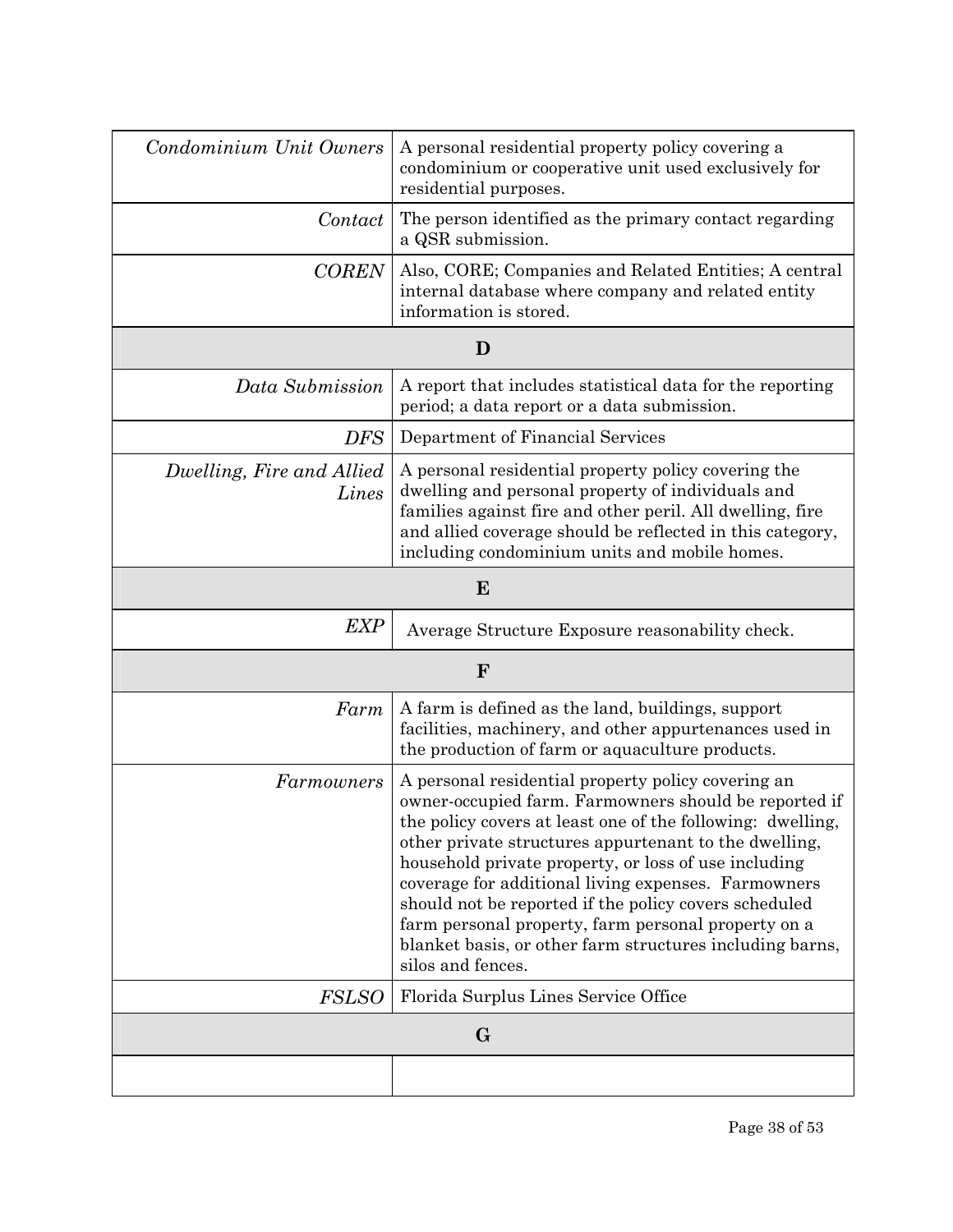| H                       |                                                                                                                                                                                                                                                                                                                                       |  |
|-------------------------|---------------------------------------------------------------------------------------------------------------------------------------------------------------------------------------------------------------------------------------------------------------------------------------------------------------------------------------|--|
| <b>Homeowners</b>       | A personal residential property policy covering a<br>dwelling used exclusively for residential purposes.                                                                                                                                                                                                                              |  |
| Homeowner's Association | A commercial residential property policy covering the<br>common areas within a residential community.                                                                                                                                                                                                                                 |  |
| Hurricane Risk          | Policies that are canceled by the insurer for the purpose<br>of reducing exposure to hurricane claims.                                                                                                                                                                                                                                |  |
|                         | I                                                                                                                                                                                                                                                                                                                                     |  |
| <b>IPORTAL</b>          | Industry Portal; a web-based application used by the<br>regulated community to access Department applications<br>and information.                                                                                                                                                                                                     |  |
| $\mathbf J$             |                                                                                                                                                                                                                                                                                                                                       |  |
|                         |                                                                                                                                                                                                                                                                                                                                       |  |
| $\bf K$                 |                                                                                                                                                                                                                                                                                                                                       |  |
|                         |                                                                                                                                                                                                                                                                                                                                       |  |
|                         | L                                                                                                                                                                                                                                                                                                                                     |  |
| Line of Business (LOB)  | A line of business (LOB) signifies a group of related<br>products offered by an insurer, as defined by the NAIC.<br>The lines of business that are tracked within QUASR<br>are:<br>Fire<br><b>Allied Lines</b><br>Homeowners Multiple Peril<br>Mobile Homeowners<br>Farmowners<br>Commercial Multiple Peril                           |  |
| M                       |                                                                                                                                                                                                                                                                                                                                       |  |
| Market Share            | The number of company/group PIF divided by the<br>industry PIF.                                                                                                                                                                                                                                                                       |  |
| Mobile Home             | A structure, transportable in one or more sections,<br>which is eight body feet or more in width and which is<br>built on an integral chassis and designed to be used as a<br>dwelling when connected to the required utilities and<br>includes the plumbing, heating, air-conditioning, and<br>electrical systems contained therein. |  |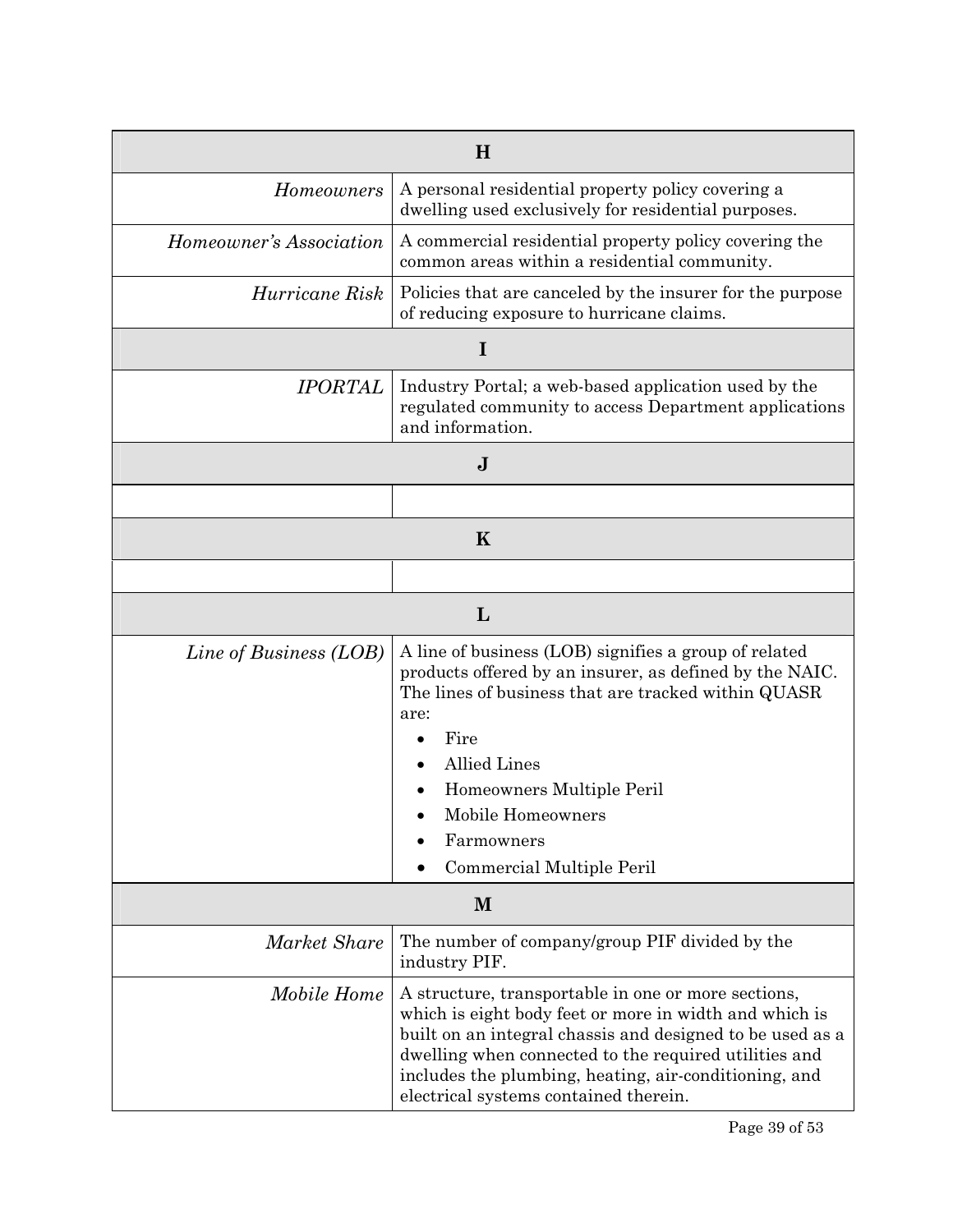| <b>Mobile Homeowners</b>                                                   | A personal residential property policy covering a mobile<br>home used exclusively for residential purposes.                                                                                                                                                                             |  |
|----------------------------------------------------------------------------|-----------------------------------------------------------------------------------------------------------------------------------------------------------------------------------------------------------------------------------------------------------------------------------------|--|
|                                                                            | N                                                                                                                                                                                                                                                                                       |  |
| National Association of<br><i><b>Insurance Commissioners</b></i><br>(NAIC) | The organization of insurance regulators from the 50<br>states, the District of Columbia, and the five U.S.<br>territories. The NAIC provides a forum for the<br>development of uniform policy when uniformity is<br>appropriate.                                                       |  |
| <b>New Policies Written</b>                                                | A policy where (1) the risk was not previously insured<br>by the current insurer, (2) the policy coverage has<br>materially changed from the previous coverage, or (3)<br>policy coverage is extended to the same policyholder<br>responsible for causing the previous policy to lapse. |  |
| No data                                                                    | A report filing that does not include any statistical data<br>for the reporting period; a no data report or a no data<br>submission.                                                                                                                                                    |  |
| $\mathbf 0$                                                                |                                                                                                                                                                                                                                                                                         |  |
| Office of Insurance Regulation<br><b>OIR</b>                               |                                                                                                                                                                                                                                                                                         |  |
| ${\bf P}$                                                                  |                                                                                                                                                                                                                                                                                         |  |
| Personal Lines Residential<br><b>Property Policies</b>                     | Personal residential lines insurance purchased by non-<br>commercial entities covering (1) homeowners, (2) farm<br>owners, (3) mobile homeowners, (4) condominium unit<br>owners, (5) dwelling, fire and allied lines, and (6)<br>tenants.                                              |  |
| Personal Residential - Allied<br>Lines                                     | Coverages which are generally written with property<br>insurance, e.g., glass, tornado, windstorm and hail;<br>sprinkler and water damage; explosion, riot, and civil<br>commotion; growing crops; flood; rain; and damage from<br>aircraft and vehicle, etc.                           |  |
| Personal Residential -<br>Condominium Unit Owners                          | Homeowners insurance sold to condominium owners<br>occupying the described property.                                                                                                                                                                                                    |  |
| Personal Residential-<br>Dwelling/Fire                                     | Coverage protecting the insured against the loss to real<br>or personal property from damage caused by the peril of<br>fire or lightning, including business interruption, loss of<br>rents, etc.                                                                                       |  |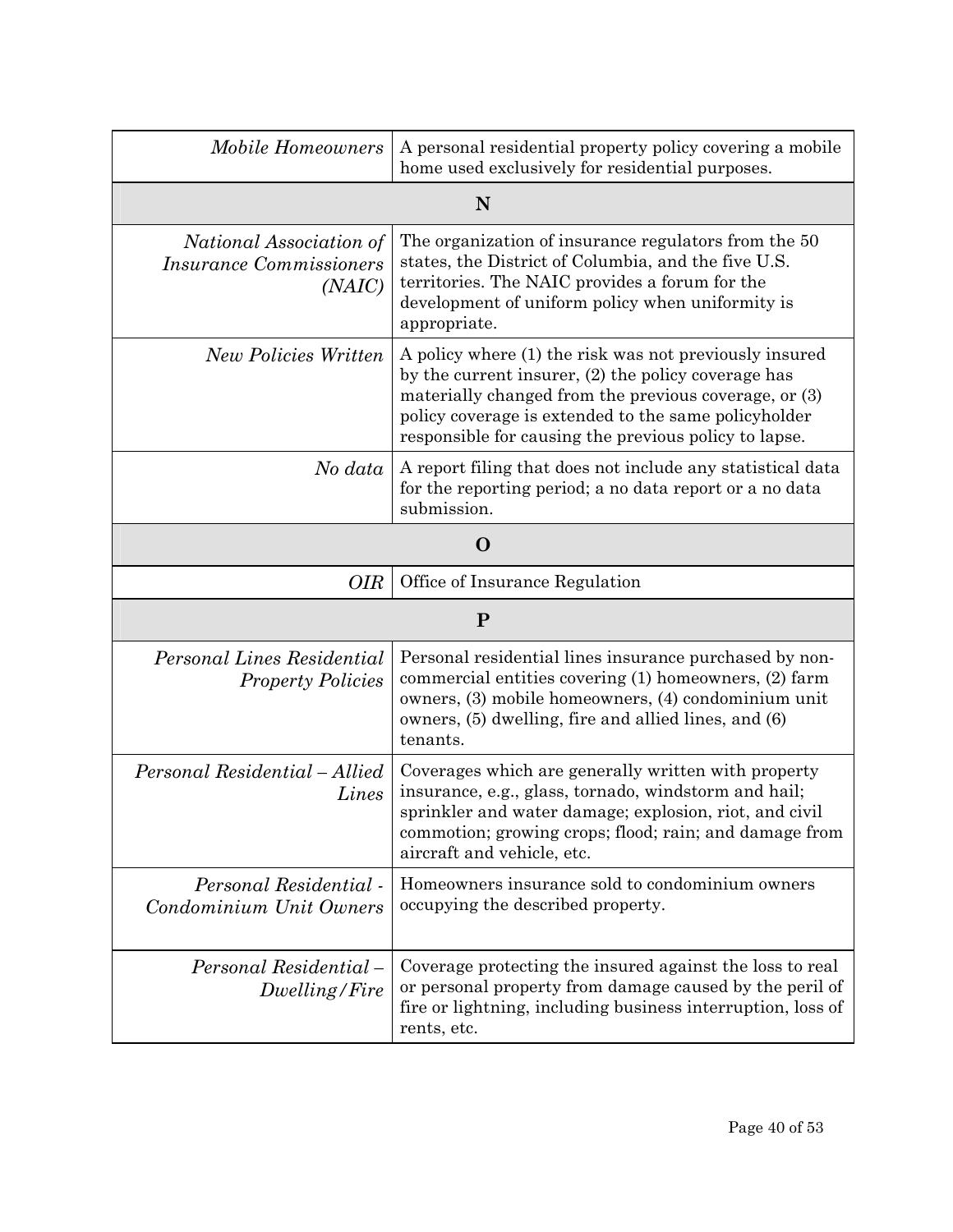| Personal Residential -<br>Farmowners                                            | A package policy for farming and ranching risks,<br>similar to a homeowners policy that has been adopted<br>for farms and ranches and includes both property and<br>liability coverages for personal and business losses.<br>Coverages include farm dwellings and their contents,<br>barns, stables, other farm structures and farm inland<br>marine, such as mobile equipment and livestock. |
|---------------------------------------------------------------------------------|-----------------------------------------------------------------------------------------------------------------------------------------------------------------------------------------------------------------------------------------------------------------------------------------------------------------------------------------------------------------------------------------------|
| Personal Residential-<br>Homeowners (Excl Tenant<br>and Condo) – Owner Occupied | A package policy combining broad property coverage for<br>the personal property and/or structure with broad<br>personal liability coverage. Coverage applicable to the<br>dwelling, appurtenant structures, unscheduled personal<br>property and additional living expenses are typical.                                                                                                      |
| Personal Residential - Mobile<br>Homeowners                                     | A package policy combining broad property coverage for<br>the personal property and/or structure with broad<br>personal liability coverage. Coverage applicable to the<br>dwelling, appurtenant structures, unscheduled personal<br>property and additional living expenses are typical.<br>Includes mobile homes at a fixed location.                                                        |
| Personal Residential -<br><b>Tenants</b>                                        | Homeowners insurance sold to tenants occupying the<br>described property.                                                                                                                                                                                                                                                                                                                     |
| <b>PIF</b> Status                                                               | A status given to a filing for a given reporting period<br>indicating whether the PIF validation is within the<br>allowable range. A given report may have a PIF status<br>of either "within range" or "out of range."                                                                                                                                                                        |
| (Policies) Canceled                                                             | Policies in which either the policyholder or the insurer<br>decides to stop coverage before the expiration date of<br>the policy. All policies transferred to other corporations,<br>including subsidiaries with a separate book of business,<br>should be reported as canceled.                                                                                                              |
| (Policies) In Force                                                             | The number of policies including policies assumed<br>through Citizens Property Insurance Corporation that<br>are in force through the last day of the reporting period.<br>Also known as PIF.                                                                                                                                                                                                 |
| (Policies) Non-Renewed                                                          | Occurs when the policy expires and either the<br>policyholder or the insurer decides not to continue the<br>same coverage. This does not include policies canceled.                                                                                                                                                                                                                           |
| Policy                                                                          | A contract for coverage.                                                                                                                                                                                                                                                                                                                                                                      |
| <b>Policy Number</b>                                                            | An alpha/numeric designation assigned by the insurer<br>to a given policy.                                                                                                                                                                                                                                                                                                                    |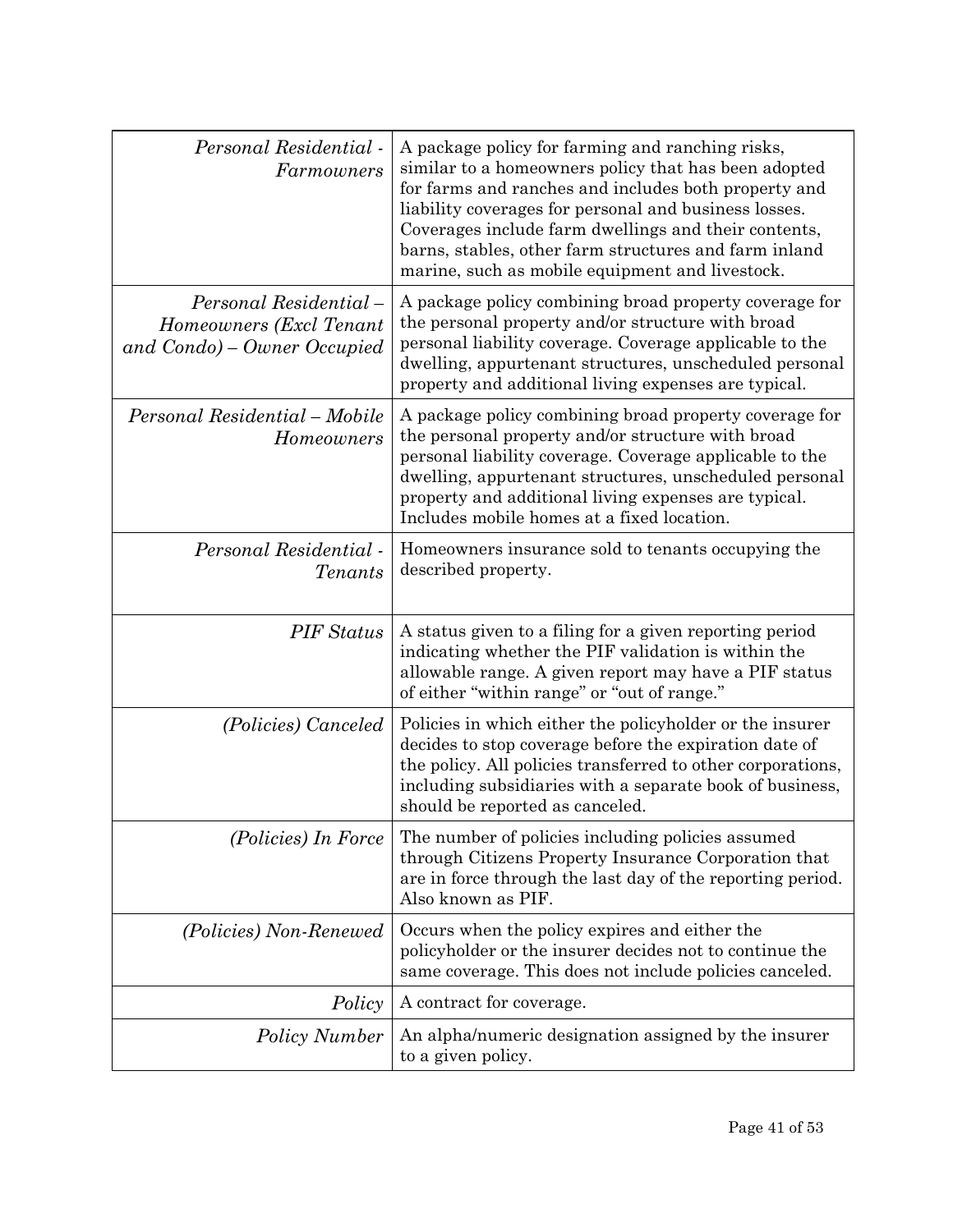| Policy Type (QSR)                  | The categories of insurance on a given structure and/or<br>contents. QSR defines policy types as (1) homeowners,<br>(2) farmowners, (3) mobile homeowners, (4) condo unit<br>owners, (5) dwelling, fire and allied lines, (6) tenants,<br>(7) apartment buildings, (8) condo associations, and (9)<br>homeowner associations.                   |  |
|------------------------------------|-------------------------------------------------------------------------------------------------------------------------------------------------------------------------------------------------------------------------------------------------------------------------------------------------------------------------------------------------|--|
| <b>PRM</b>                         | Average Premium Written reasonability check.                                                                                                                                                                                                                                                                                                    |  |
| Product                            | A product is a specific type of policy created by an<br>insurer. An insurer may create several products within<br>a line of business.                                                                                                                                                                                                           |  |
| Project Management Office<br>(PMO) | A unit within the Division of Information Systems that<br>provides support for agency technology projects; also<br>known a PMO.                                                                                                                                                                                                                 |  |
| $\bf Q$                            |                                                                                                                                                                                                                                                                                                                                                 |  |
| <b>QSR</b>                         | Quarterly Supplement Report. An electronic submission<br>that contains nine statistics, for thirteen policy types,<br>for 67 counties, for each of three months, for a given<br>quarter, for a given insurer.                                                                                                                                   |  |
| Quarter                            | Period of three months ending on any of these dates:<br>March 31st, June 30th, September 30th, or December<br>31st.                                                                                                                                                                                                                             |  |
| <b>QUASR</b>                       | The software an insurer uses to submit QSRs to OIR.                                                                                                                                                                                                                                                                                             |  |
| <b>QUASR</b> Account               | The account of an IPORTAL user logged into the<br>QUASR system. An IPORTAL account is required to<br>access QUASR; the QUASR account is not a separate<br>account; however it is a term that will be used to<br>designate the conceptual difference between the<br>IPORTAL account itself and the IPORTAL user logged<br>into the QUASR system. |  |
| <b>QUASR</b> Filing                | The QUASR filing is the "data" or "no data" submission<br>filed by a company for each reporting period.                                                                                                                                                                                                                                         |  |
| $\bf R$                            |                                                                                                                                                                                                                                                                                                                                                 |  |
| <b>Reporting Deadline</b>          | 45 days after the end of a given quarter, except for the<br>fourth quarter which has a deadline of March 1st.                                                                                                                                                                                                                                   |  |
| <b>Reporting Period</b>            | The reporting period is the designated event for<br>companies to submit their QUASR filings. The following<br>reporting periods have been identified: Quarterly,<br>Monthly, and Periodic.                                                                                                                                                      |  |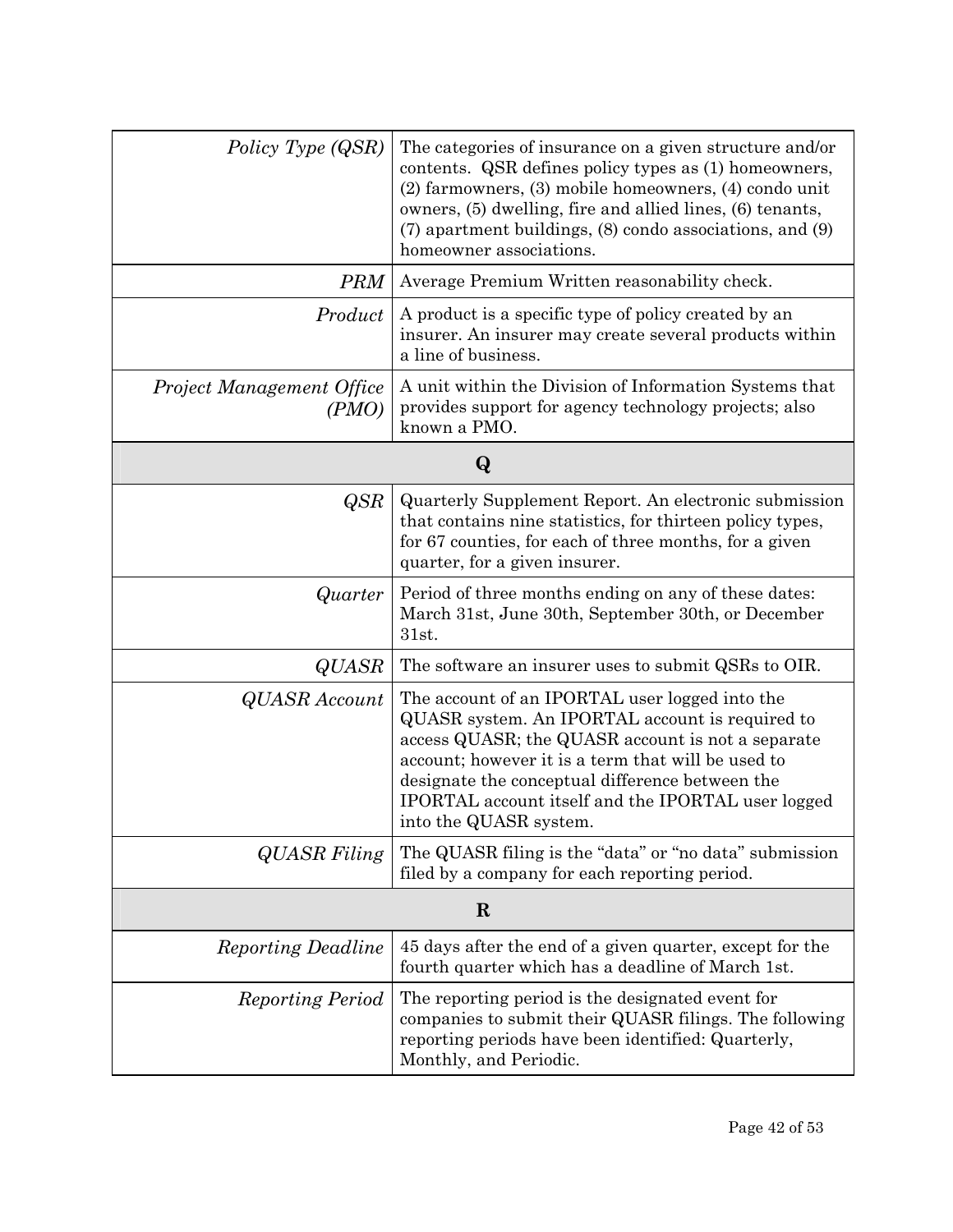| Requirements                  | Conditions or capabilities to which a system or service<br>must conform. Requirements can be derived from<br>documented user needs, from a contract, standards or<br>specifications.                                                                                                                                                                                                                                                                                                                                                                                                             |  |
|-------------------------------|--------------------------------------------------------------------------------------------------------------------------------------------------------------------------------------------------------------------------------------------------------------------------------------------------------------------------------------------------------------------------------------------------------------------------------------------------------------------------------------------------------------------------------------------------------------------------------------------------|--|
| Resubmission                  | A report filing for which a report has already been<br>submitted. The resubmission is intended to replace the<br>original submission.                                                                                                                                                                                                                                                                                                                                                                                                                                                            |  |
|                               | S                                                                                                                                                                                                                                                                                                                                                                                                                                                                                                                                                                                                |  |
| <b>Statistics</b>             | Data attributes for the policy types. Statistics include<br>number of policies in force, number of policies canceled,<br>number of policies non-renewed, number of policies<br>canceled due to hurricane risk, number of policies non-<br>renewed due to hurricane risk, number of new policies<br>written, number of policies that exclude wind coverage,<br>total dollar value of structure exposure under policies<br>that include wind coverage, and total premium written.<br>These statistics are collected by policy, by month, by<br>county and by company for a given reporting period. |  |
| <b>Structure Exposure</b>     | For personal lines residential policies, total dollar<br>coverage amount for structure, appurtenant structures<br>contents and loss of use. For commercial lines<br>residential policies, total dollar coverage amount for<br>structures and contents.                                                                                                                                                                                                                                                                                                                                           |  |
| Submission                    | The QUASR filing for one insurer.                                                                                                                                                                                                                                                                                                                                                                                                                                                                                                                                                                |  |
| T                             |                                                                                                                                                                                                                                                                                                                                                                                                                                                                                                                                                                                                  |  |
| <i>Tenants</i>                | A personal residential property policy covering a<br>dwelling or apartment.                                                                                                                                                                                                                                                                                                                                                                                                                                                                                                                      |  |
| <b>Total Premiums Written</b> | The dollar amount of premiums written for all policies<br>in force.                                                                                                                                                                                                                                                                                                                                                                                                                                                                                                                              |  |
| U                             |                                                                                                                                                                                                                                                                                                                                                                                                                                                                                                                                                                                                  |  |
| Unaffiliated Companies        | Insurance companies without a group code or a group<br>code equal to '0000'.                                                                                                                                                                                                                                                                                                                                                                                                                                                                                                                     |  |
| $\bf V$                       |                                                                                                                                                                                                                                                                                                                                                                                                                                                                                                                                                                                                  |  |
| <i>Validation Phase</i>       | Period during QUASR import when the system<br>determines if the data is suitable for the storage phase.                                                                                                                                                                                                                                                                                                                                                                                                                                                                                          |  |
| W                             |                                                                                                                                                                                                                                                                                                                                                                                                                                                                                                                                                                                                  |  |
| Wind Coverage                 | Insurance coverage for the perils of windstorm.                                                                                                                                                                                                                                                                                                                                                                                                                                                                                                                                                  |  |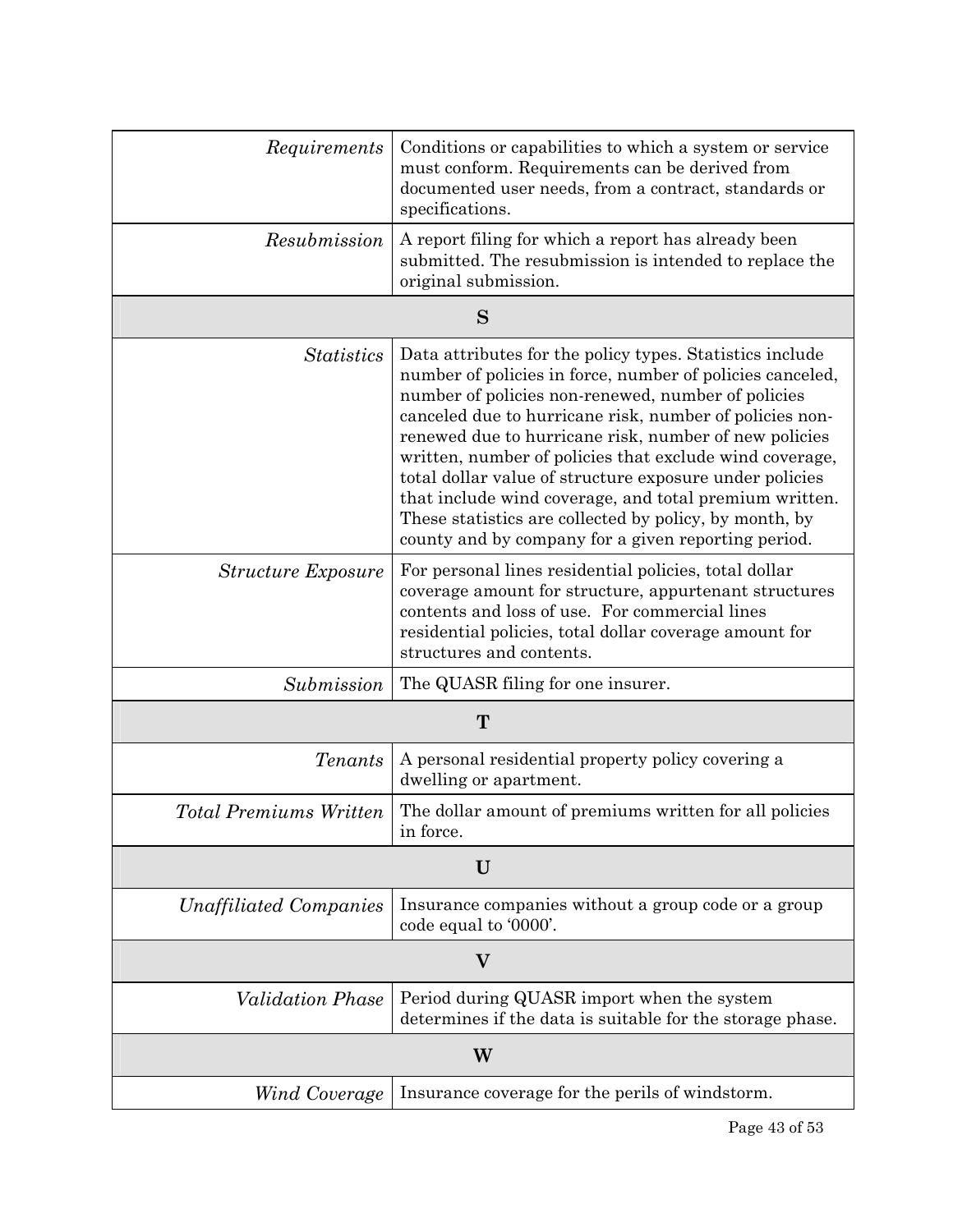| X            |  |
|--------------|--|
|              |  |
| v            |  |
|              |  |
| $\mathbf{Z}$ |  |
|              |  |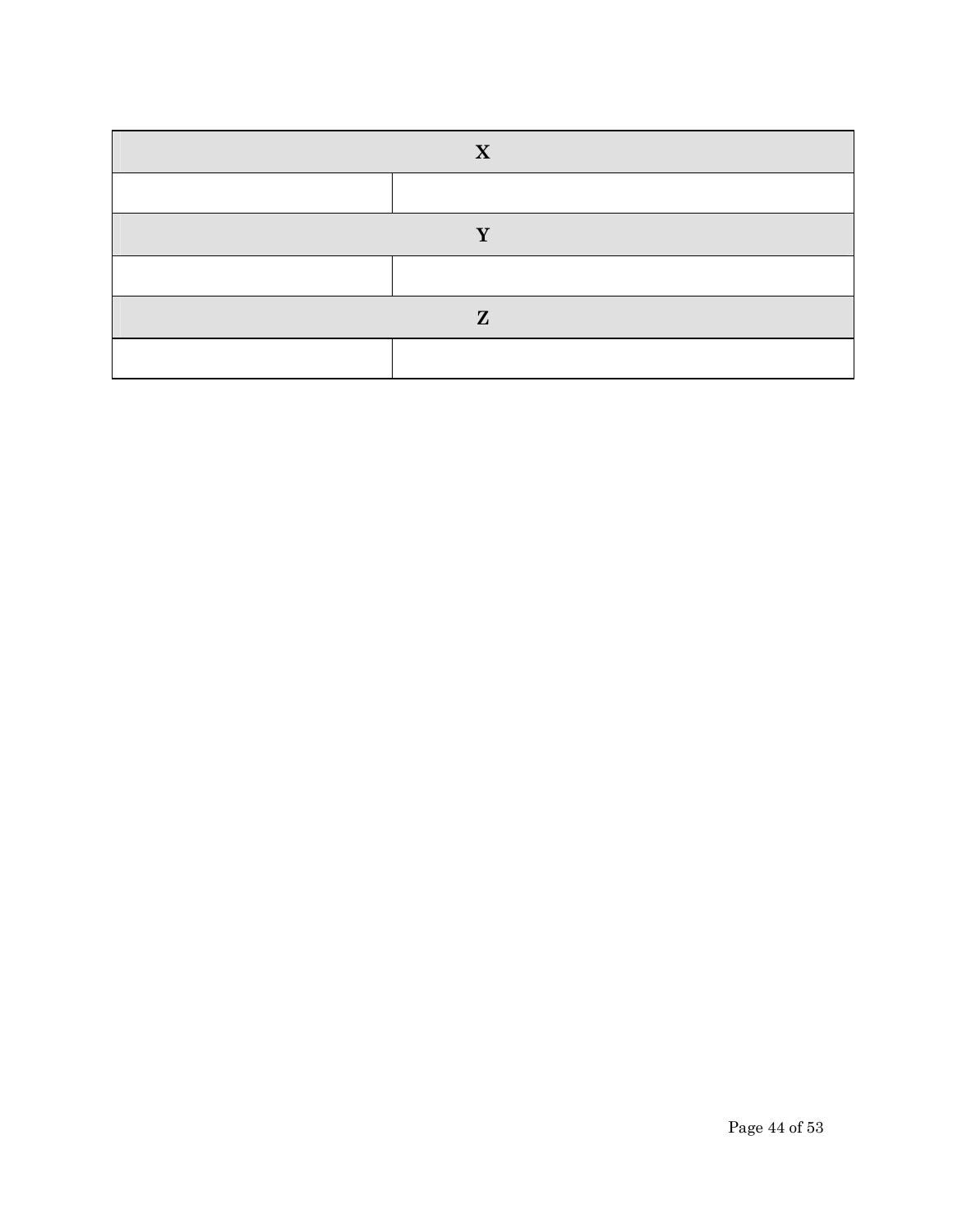## **Appendix B: Common Data Formatting Considerations**

Data filings submitted through QUASR<sup>ng</sup>, must meet specific data formatting requirements. If any of the requirements are violated the data filing will be returned for resubmission. All data filing validation checks performed by the system are documented in the table below.

| <b>Formatting Validations</b>                            | Definition                                                                                                                                                                                     |
|----------------------------------------------------------|------------------------------------------------------------------------------------------------------------------------------------------------------------------------------------------------|
| Missing or Misspelled Column Headings                    | Column headings must match exactly with<br>column headings provided in the Excel<br>submission template for the respective filing<br>type (Quarterly, Monthly, Periodic).                      |
| Period End Date                                          | The end date provided in the spreadsheet<br>must be a valid date that matches the period<br>end date for the filing selected.                                                                  |
| Missing or Invalid Month Number<br>(quarterly reporting) | Only the values 1, 2, or 3 should be used to<br>specify a month in quarterly filings. This<br>column must be defined as numeric in the<br>Excel spreadsheet.                                   |
|                                                          | The "Month in Quarter" column should not<br>be included in a monthly or periodic filing.                                                                                                       |
| Unique Month (quarterly reporting)                       | The month of each quarter must be unique<br>for each County and Policy Type.                                                                                                                   |
| Missing or Invalid PIF Number                            | PIF numbers must be numeric.                                                                                                                                                                   |
| Missing FEIN                                             | A valid FEIN must be provided in the<br>spreadsheet and must match that of the<br>selected insurer. This field should be<br>defined as text so that the entire number<br>remains in the field. |
| <b>Invalid County/Policy</b>                             | Each County/Policy combination must be<br>unique.                                                                                                                                              |
| <b>Blank County Name</b>                                 | County name cannot be blank                                                                                                                                                                    |
| <b>Invalid County Name</b>                               | County names must match valid counties in<br>Florida.                                                                                                                                          |
| <b>Blank Policy Name</b>                                 | Policy names cannot be blank.                                                                                                                                                                  |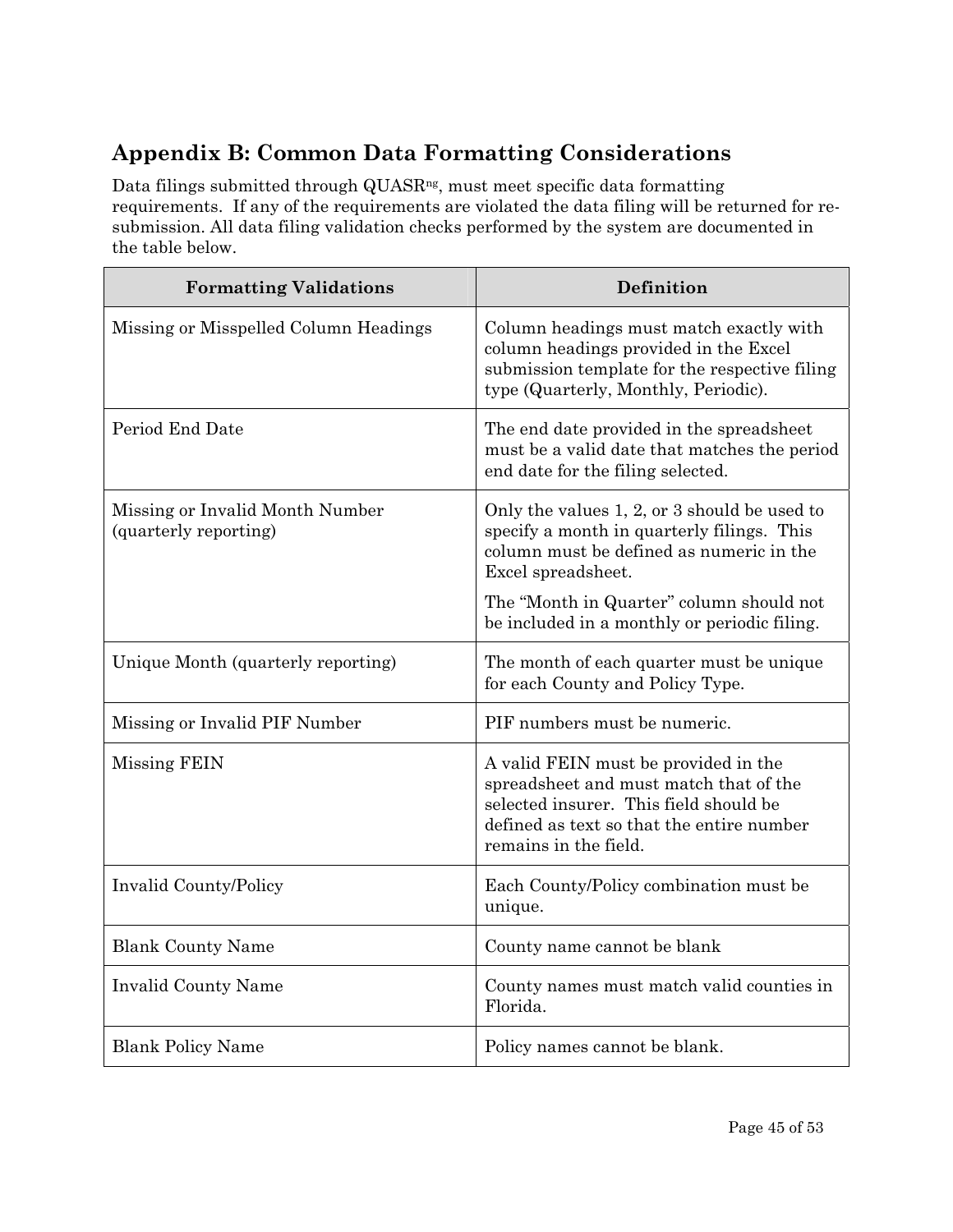| The Policy Name specified could not be<br>matched in the database. | The Policy Name must be a valid Policy<br>Type. The valid QUASRng Policy Types are<br>listed below. |
|--------------------------------------------------------------------|-----------------------------------------------------------------------------------------------------|
|                                                                    | Personal Residential - Tenants                                                                      |
|                                                                    | Personal Residential - Homeowners (Excl<br>Tenant and Condo) - Owner Occupied                       |
|                                                                    | Personal Residential - Farmowners                                                                   |
|                                                                    | Personal Residential - Mobile Homeowners                                                            |
|                                                                    | Personal Residential - Allied Lines                                                                 |
|                                                                    | Personal Residential - Condominium Unit<br>Owners                                                   |
|                                                                    | Personal Residential - Dwelling/Fire                                                                |
|                                                                    | Commercial Residential - Dwelling/Fire<br>(Condo Associations Only)                                 |
|                                                                    | Commercial Residential - Allied Lines<br>(Condo Associations Only)                                  |
|                                                                    | Commercial Residential - CMP (Condo<br>Associations Only)                                           |
|                                                                    | Commercial Residential - Dwelling/Fire<br>(Excl Condo Associations)                                 |
|                                                                    | Commercial Residential - Allied Lines (Excl<br>Condo Associations)                                  |
|                                                                    | Commercial Residential - CMP (Excl Condo<br>Associations)                                           |

#### **Data Validations**

If PIF is greater than zero, then the PIF Including Wind plus PIF Excluding Wind must be greater than zero.

The sum of the PIF Including Wind and Excluding Wind must equal PIF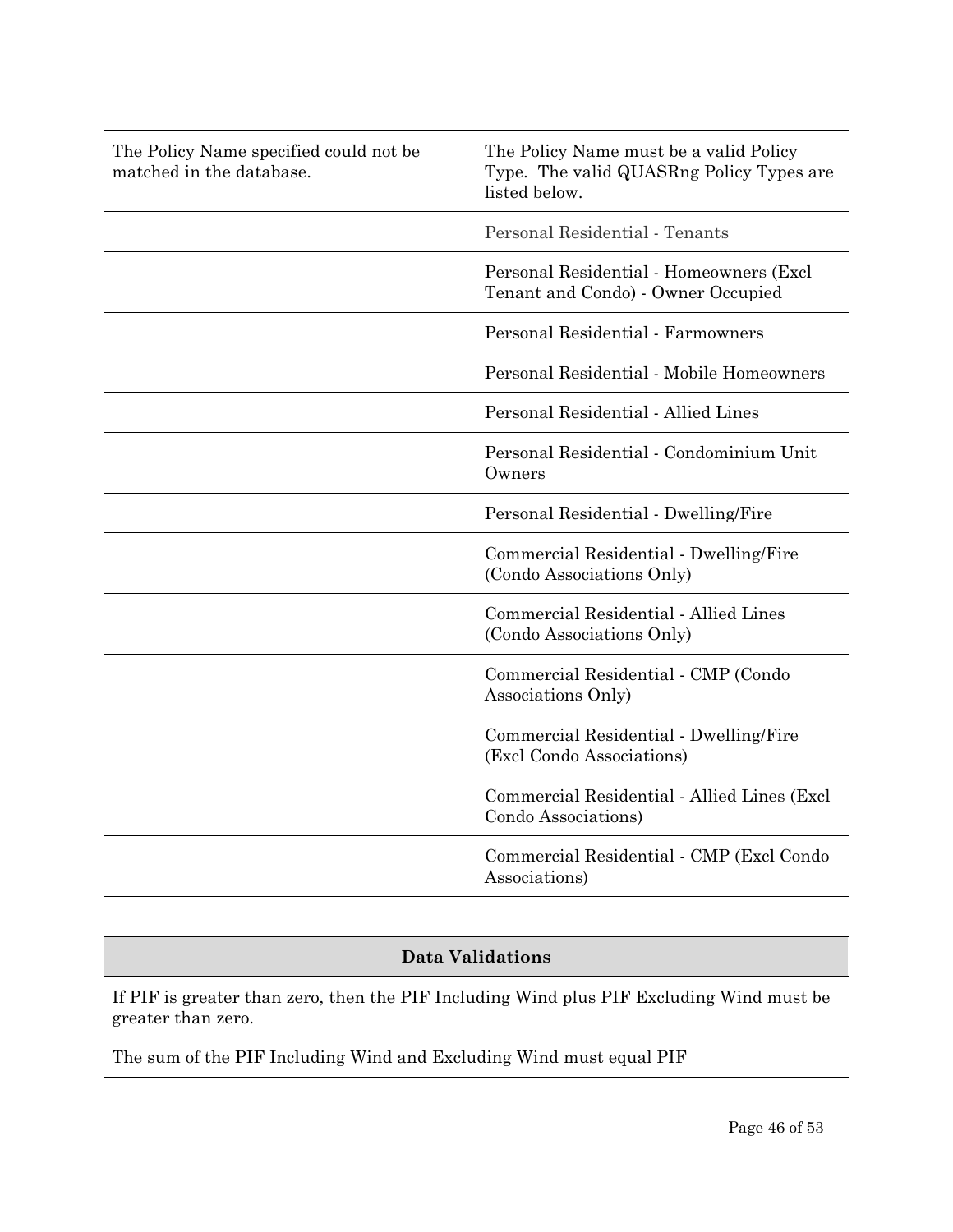If PIF is being reported, then the premium and exposure for those policies must be reported.

If the PIF Including Wind is greater than zero, then the Premium Including Wind must be greater than zero.

If the PIF Excluding Wind is greater than zero, then the Premium Excluding Wind must be greater than zero.

If the PIF Including Wind is greater than zero, then the Exposure Including Wind must be greater than zero.

If the PIF Excluding Wind is greater than zero, then the Exposure Excluding Wind must be greater than zero.

If the number of Canceled Policies Due to Hurricane Risk is greater than zero, then the number of Canceled Policies must be greater than zero.

If the number of Non-Renewed Policies Due to Hurricane Risk is greater than zero, then the number of Non-Renewed Policies must be greater than zero.

The number of New Policies must not be greater than the number of PIF.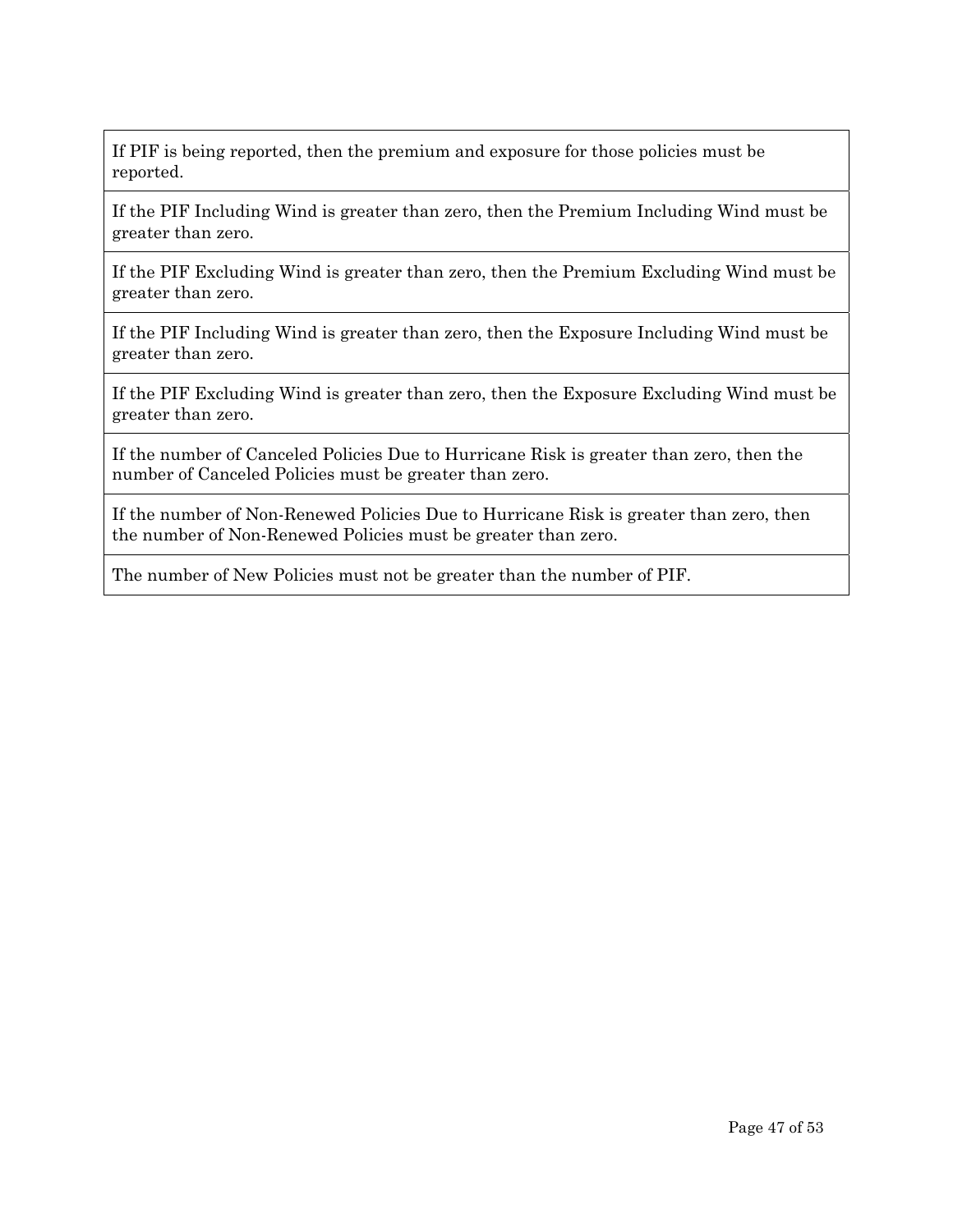## **Appendix C: Web Services Property Definitions**

The following are the property definitions for the user supplied input when submitting data filings via the QUASR<sup>ng</sup> Web Service.

| <b>Property Name</b> | <b>Type</b>                                                         | Description                                                                                                                                                                                                   |  |  |
|----------------------|---------------------------------------------------------------------|---------------------------------------------------------------------------------------------------------------------------------------------------------------------------------------------------------------|--|--|
|                      | <b>Submission Object</b>                                            |                                                                                                                                                                                                               |  |  |
| UserName             | String                                                              | The username of a<br>registered QUASR <sup>ng</sup> user.                                                                                                                                                     |  |  |
| Password             | String                                                              | The password of a<br>registered QUASR <sup>ng</sup> user.                                                                                                                                                     |  |  |
| StartDate            | DateTime                                                            | The beginning date of the<br>reporting period.                                                                                                                                                                |  |  |
| EndDate              | DateTime                                                            | The end date of the<br>reporting period.                                                                                                                                                                      |  |  |
| <b>FEIN</b>          | String                                                              | The FEIN number of the<br>insurer.                                                                                                                                                                            |  |  |
| InsurerName          | String                                                              | The name of the insurer.                                                                                                                                                                                      |  |  |
| ReportingPeriodType  | String                                                              | Quarterly, Monthly, or<br>Periodic                                                                                                                                                                            |  |  |
|                      | <b>Submission Detail Object</b><br>(may be repeated multiple times) |                                                                                                                                                                                                               |  |  |
| Month                | Integer                                                             | Used to indicate the month<br>for a quarterly filing.<br>Acceptable values are 1,2,<br>and 3. (For Quarterly<br>filings, you will need 3<br>submission detail objects-<br>1 for each month in the<br>quarter) |  |  |
| CountyName           | String                                                              | The name of the county<br>included in the data filing.<br>(For data submissions)<br>involving multiple counties,<br>you will need multiple<br>submission detail objects)                                      |  |  |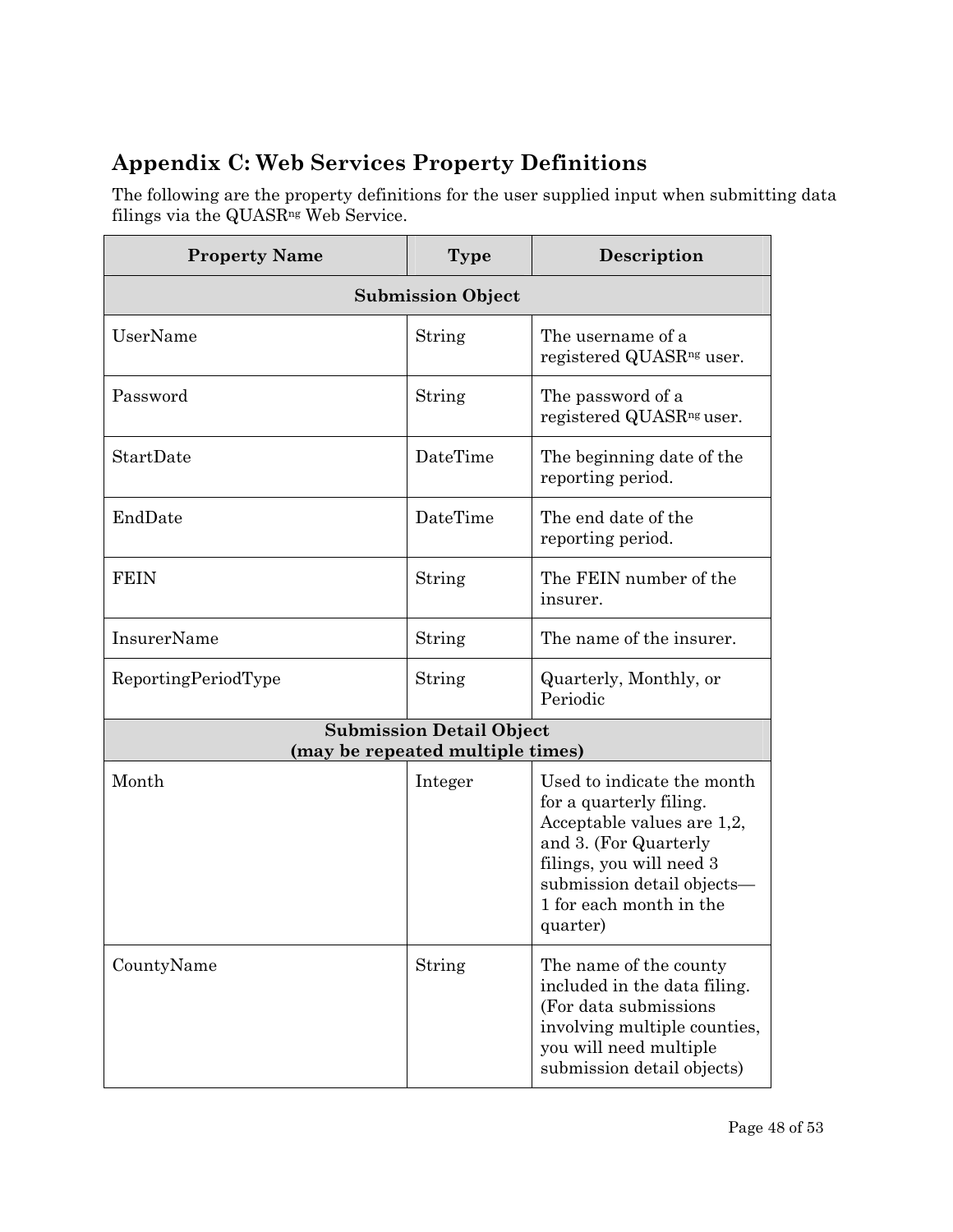| <b>Property Name</b>             | <b>Type</b> | Description                                                                                   |
|----------------------------------|-------------|-----------------------------------------------------------------------------------------------|
| <b>InForce</b>                   | Integer     | Number of policies in Force                                                                   |
| Canceled                         | Integer     | Number of policies canceled                                                                   |
| ExcludeWindCoverage              | Integer     | Number of policies that<br>exclude wind coverage                                              |
| IncludeWindCoverage              | Integer     | Number of policies that<br>include wind coverage                                              |
| NonRenewed                       | Integer     | Number of policies that<br>were nonrenewed                                                    |
| CancelledforHurricaneRisk        | Integer     | Number of policies that<br>were cancelled due to<br>hurricane risk.                           |
| NumberNew                        | Integer     | Number of new policies<br>written                                                             |
| NonRenewedForHurricaneRisk       | Integer     | The number of policies that<br>were nonrenewed due to<br>hurricane risk.                      |
| TotalPremiumExcludingWind        | Decimal     | Dollar value of all<br>premiums that exclude<br>wind coverage.                                |
| TotalPremiumIncludingWind        | Decimal     | Dollar value of all<br>premiums that include<br>wind coverage.                                |
| TotalPremiumsWritten             | Decimal     | Dollar value of all<br>premiums written at the<br>end of each month.                          |
| TotalStructureValueExcludingWind | Decimal     | The dollar value of the<br>structure exposure under<br>policies that exclude wind<br>coverage |
| TotalStructureValueIncludingWind | Decimal     | The dollar value of the<br>structure exposure under<br>policies that include wind<br>coverage |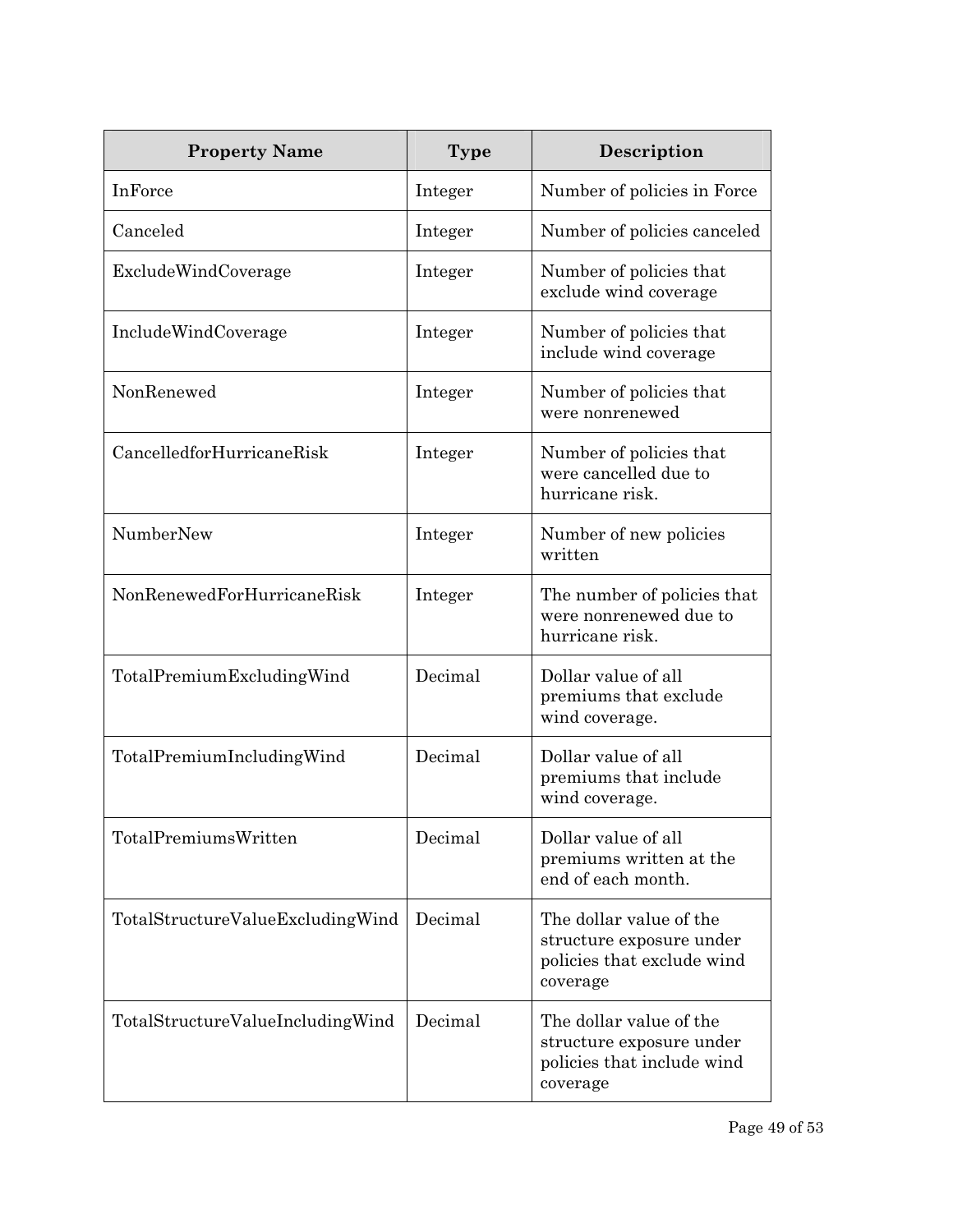| <b>Property Name</b>             | Type    | Description                                                               |
|----------------------------------|---------|---------------------------------------------------------------------------|
| <b>BooksofBusinessReceived</b>   | Integer | The total number of new<br>policies received at the end<br>of each month. |
| <b>BooksofBusinessTransfered</b> | Integer | The total number of policies<br>transferred at the end of<br>each month.  |
| PolicyTypeName                   | String  | Name of the policy type for<br>which data are reported.                   |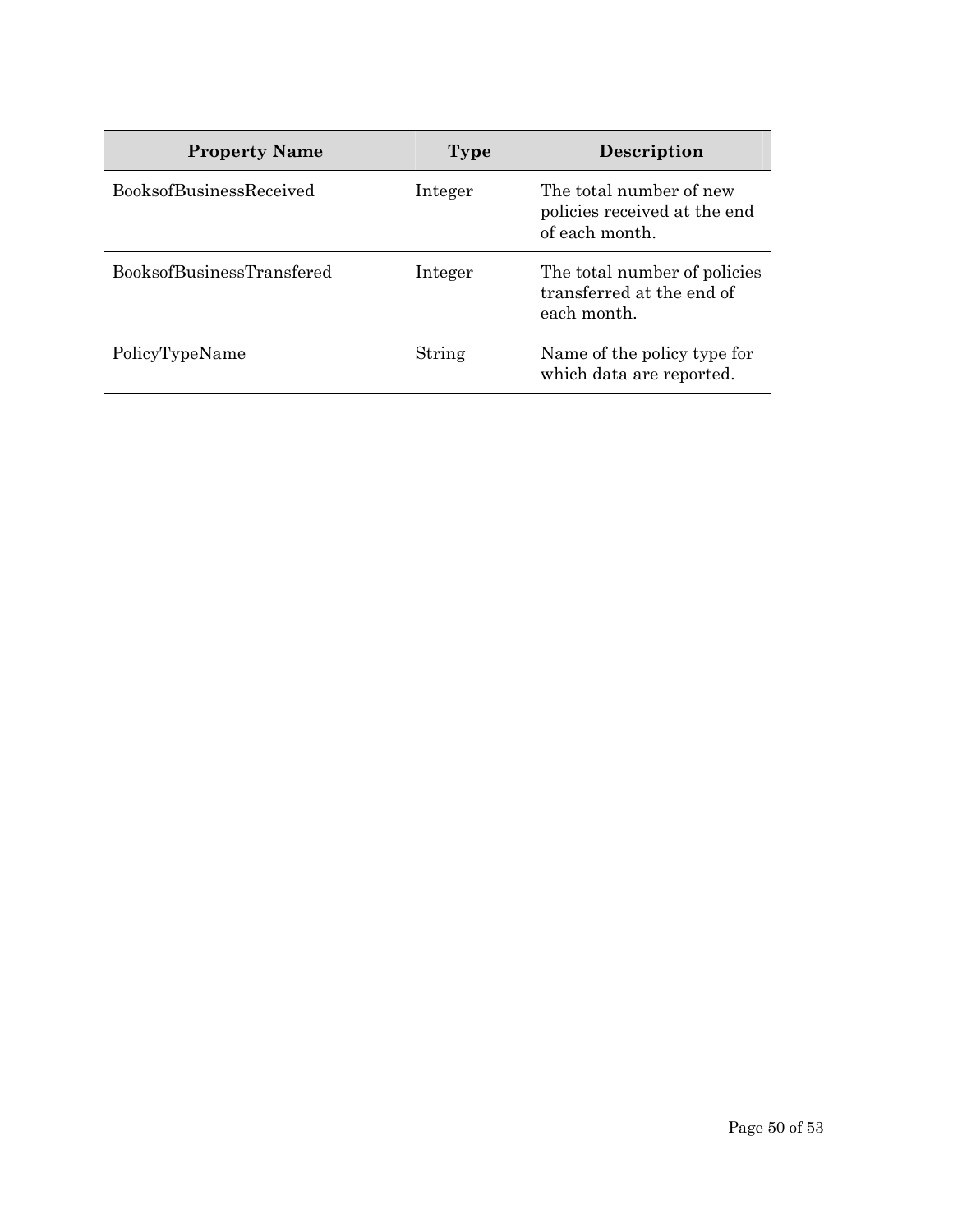### **Appendix D: PIF Calculation**

**The QUASR system validates PIF values for accuracy between each quarterly and monthly filing. The validation check considers policies cancelled, non-renewed or transferred and new policies written. This calculation is then compared to the previous submission. The system will validate that the PIF calculation falls within the acceptable percentage threshold allowed for that particular filing period. The formula used to derive this is shown below.** 

**Step 1 – Determine the Policy Difference or the number of policies that have changed between the previous submission and the current submission using the following for quarterly data. If the data is monthly simply use the current month and the previous month for the respective month 3 data.** 

#### **Policy Difference =**

**Current Submission Month 3 PIF Total – Previous Submission Month 3 PIF Total** 

**Step 2 - Calculate the Current PIF Change or the number of policies that have changed for the current submission. Use values from each County, Policy Type and Month. For quarterly submissions this is a total for all values reported not just Month 3 values.** 

**Current PIF Change = New Policies Total** 

- **+ Books of Business Received Total**
- **Cancelled Policies Total**
- **Non-Renewed Policies Total**
- **Books of Business Transferred Total**

**Step 3 – Calculate the Policies Off or the number of policies that are off between what was reported as the PIF total and what was reported in the breakdown of the PIFs.** 

**Policies Off = |Policy Difference – Current PIF Change|** 

**Step 4 – Calculate the PIF percentage for the Current Submission.** 

**PIF percentage for the Current Submission =** 

**(Policies Off / (|Policy Difference | ) ) \* 100** 

**The system performs the above calculation to determine whether the current PIF will be deemed 'Out of Range'. If the percent derived from the calculation is greater than the percent allowed for the reporting period, the PIF will be "Out of Range".** 

Note: If Policy Difference = 0 and the number of Policies Off > 0 the submission is automatically deemed 'Out of Range'.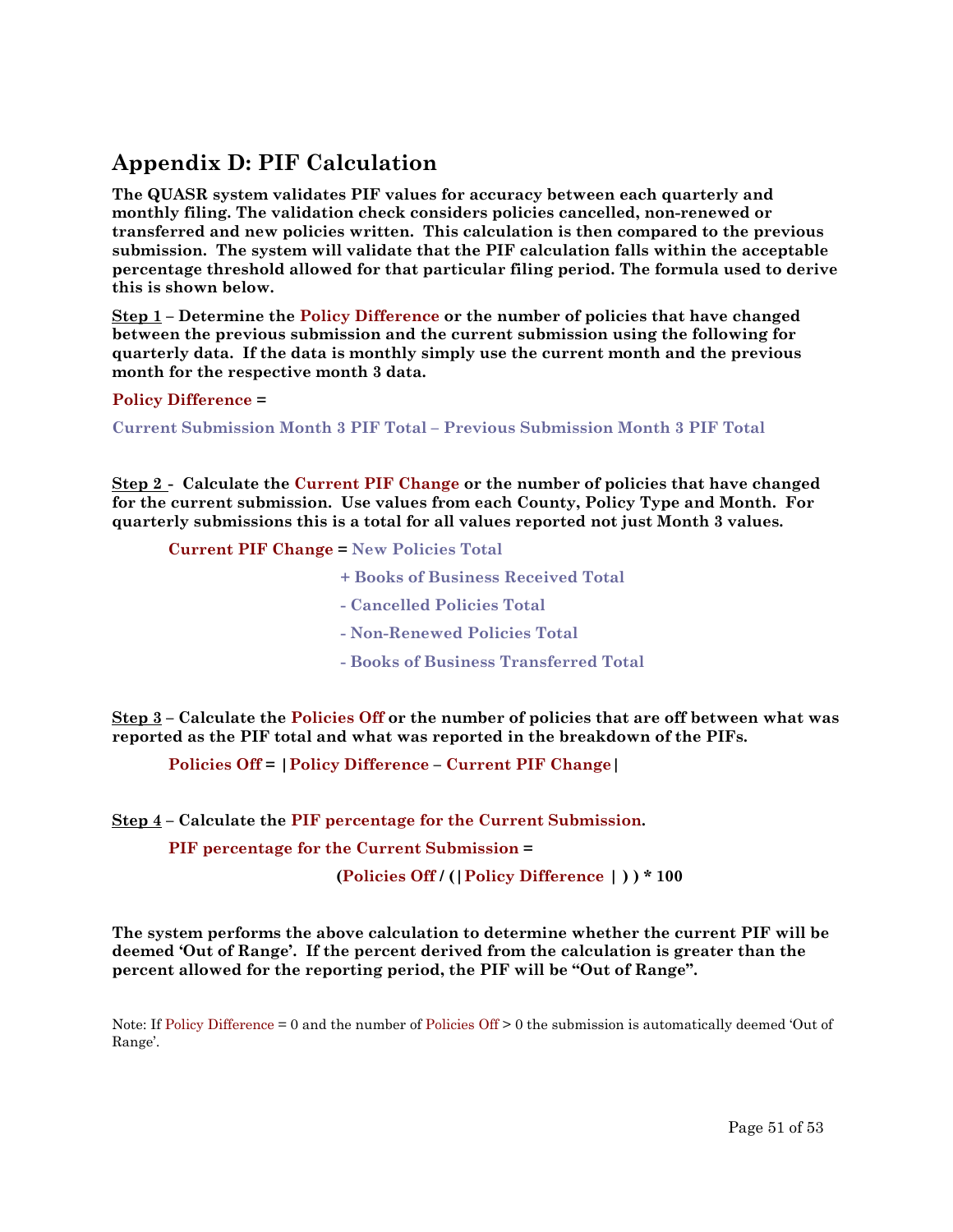#### **Example with Number Values:**

**Step 1** 

#### **Policy Difference =**

**Current Submission Month 3 PIF Total – Previous Submission Month 3 PIF Total** 

### **1500 – 1100**

**= 400**

#### **Step 2**

| <b>Current PIF Change = New Policies Total</b> | 400    |
|------------------------------------------------|--------|
| + Books of Business Received Total             | $+300$ |
| - Cancelled Policies Total                     | - 50   |
| - Non-Renewed Policies Total                   | - 50   |
| - Books of Business Transferred Total          | $-100$ |
| = The Current PIF Change                       | 500    |

#### **Step 3**

### **Policies Off = |Policy Difference – Current PIF Change|**   $100 = | 400 - 500 |$

#### **Step 4**

**PIF percentage for the Current Submission =** 

**(Policies Off / (|Policy Difference | ) ) \* 100 ( 100 / ( |400| ) \* 100 = 25%** 

**(This is the percentage that will be matched against the percentage allowed for the reporting period)** 

**If this percentage is greater than the percentage allowed for the reporting period, the filing will be deemed "Out of Range".**